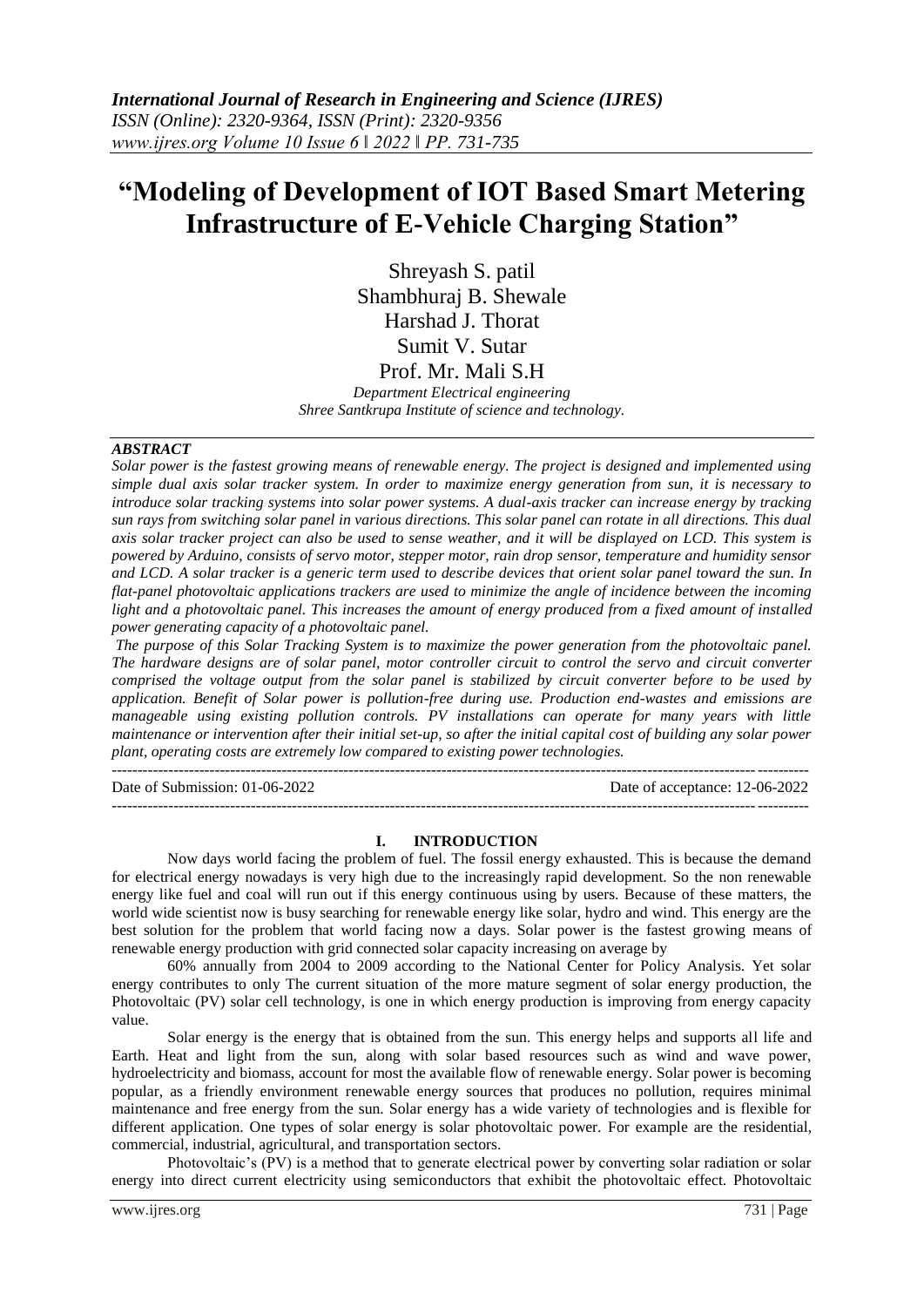power generation employs solar panels comprising a number of cells containing a photovoltaic material. Materials that are used for photovoltaic's include mono crystalline silicon, polycrystalline silicon, amorphous silicon, cadmium telluride, and copper indium solenoid/sulfide.

These solar photovoltaic systems are friendly to environment and can also be used to improve power quality and increase the reliability of the electric power system.

The August 2010 White House report on the other hand predicted that PV solar power will reach grid parity by 2015. Regardless of the diverging predicted time period for grid parity equivalence with current price, it is unequivocal that for solar photovoltaic energy production to become a reality it has to compete with other available sources of energy.

Subsequently, it is believed that Solar tracking will contribute significantly in increasing the efficiency of energy collection from the PV panels. Novel Dual-Axis solar systems allow for precise control of the elevation and azimuth angle of the panel relative to the sun. Tracking is reported to potentially double the energy output of a fixed PV Solar system. The French Development Enterprises (FDE) are currently developing a patented Dual-Axis Solar system that in addition to tracking the sun via sensitive sensors (add more attributes), it can be rapidly deployable and transportable with an automatic. default position in extreme weather conditions. Among the benefits of this remotely articulated solar tracker include a maximum tilting angle of 80 degrees with the horizontal axis to remove accumulated snow and sensitivity speed from one extreme position to the other. During the three months of tracking the sun with their commercial Single-Axis solar system, they have been obtaining a positive power efficiency of (estimate from website they gave us) which (state good or bad estimate for future dual axis STS).

## **II. LITERATURE REVIEW**

## **Hossein Mousazadeh et Al.,[ (2011), Journal of Solar Energy Engineering,Vol.133 ]**

In this paper authorinvestigated and discussed the maximization of collected energy from an on-board PV array, on a solar assist plug-in hybrid electric tractor (SAPHT). Using four light dependent resistive sensors a suntracking system on a mobile structure was constructed and evaluated. The experimental tests using the suntracking system showed that 30% more energy was collected in comparison to that of the horizontally fixed mode.

## **Cemil Sungur (2008) The multi-axes sun tracking system with PLC control.**

The authour studied on azimuth and altitude angles of the sun are calculated for a period of 1 year at 37.6o latitude where Turkey is located. According to these angles, an electromechanical system which tracks the sun according to azimuth and altitude angle is designed and implemented.

# **A.chaib et al (2013) have presented the heliostatorientation system based on PLC robot manipulator.**

In this paper author presented that by mounting certain no. ofheliostats and facing them towards central power tower water can be heated and turbines can be driven forenergy conversion purpose. By applying MATLAB program for determining the sun's position forheliostat orientation and by using PLC robot manipulator it is presented that maximum amount of energygets converted from solar to electricity. Concentrated Solar Power (CSP) is used in this experiment.

# **Authors Tao Yu and Guo Wencheng (2010) Automatic sun tracking control system based on CPV.**

In this paper author have introduced automatic sun-tracking control system basedon Concentrated Photo Voltaic (CPV) generation. CPV generation works effectively when light panelstrace the sun accurately. Stepper tracking control technology is used. This control relies on control circuitwith ARM and camera which can provide powerful computational capability

#### **III. PROBLEM STATEMENT**

 An optimal control on two axis and design for solar tracker which called altitude and azimuth is challenge.

 The problem is the solar panel that is use only in fixed installation. Because of this problem, the power that can be generated is low. The other problem is the price for the solar tracking system is very expensive for the family that use more power than usual because its need to install more than one solar panel to produce enough power. So this project is to fix the problem that occurs. This solar tracking system can detect a 180 degree of rotation. So the solar panel that can be generating here is very high compare to when the solar panel can only stay in one direction.

 The other problem is related with the solar energy. The fixed solar panels do not aim directly to the sun due to the constant motion of earth. As the result the power produce by this device is not the maximum it should produce. The better solution for this system to get the maximum output power is solar tracking system. This is the main reason the project solar tracker is made. The solar tracker will follow the sunlight to get more output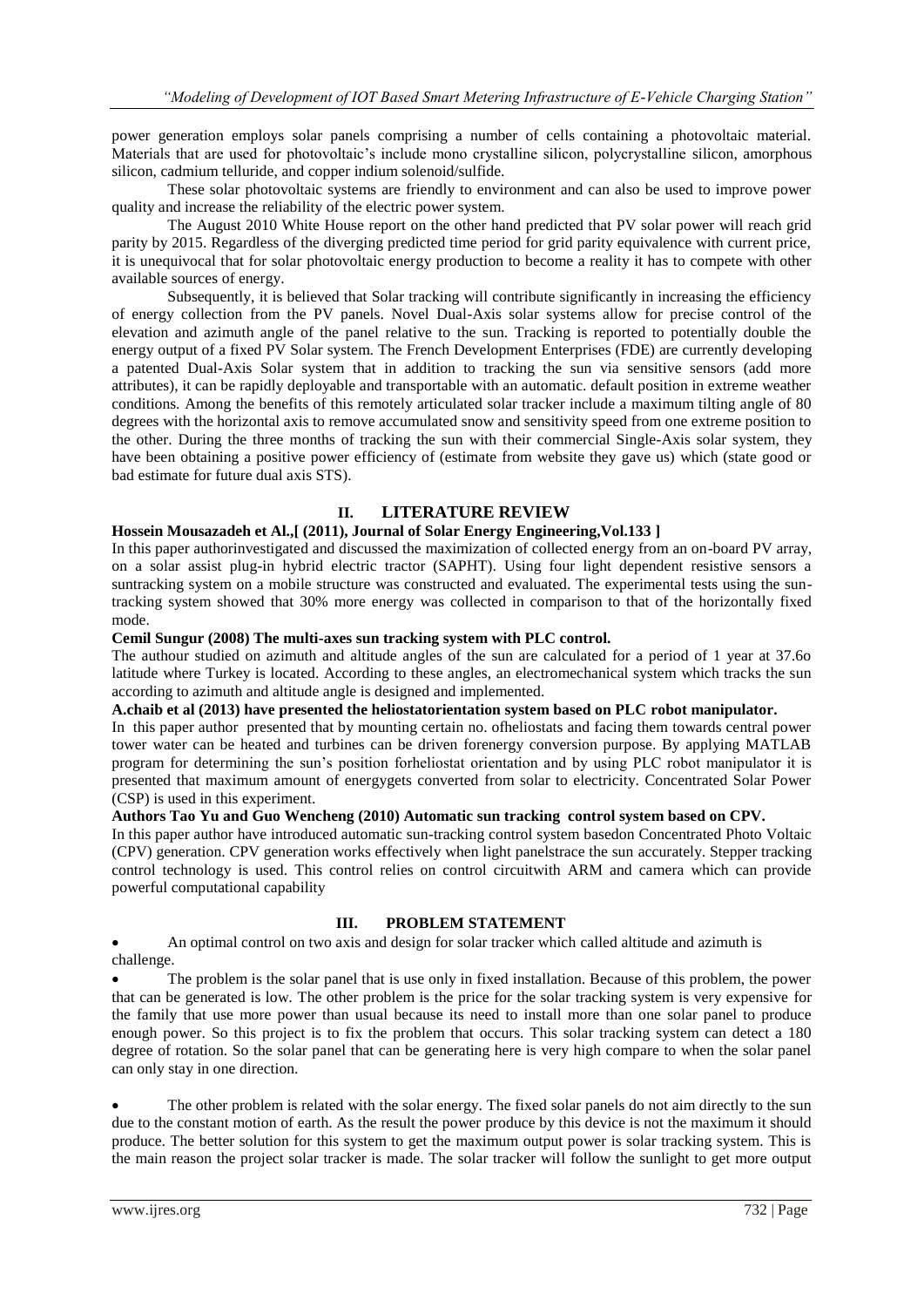power. Indirectly it will reduce the cost of buying more solar panels. These systems also reduce the time for users to change the position of solar panel to face the sun.

## **Objectives:**

## **IV. OBJECTIVE & SCOPE**

This research study intends to plug the research gap and will demonstrate the development of the techniques to get maximum solar energy parameter by:

1. To develop a tracking system that maximize the solar panel power generation.

2. The tracking system is based on LDR.

3. To develop a tracking system that control and monitor the movement of solar panel based on the intensity of light.

4. Panel is should be able to tilt a maximum of 80 degrees with the horizontal axis.

5. The panel should be able to rotate a full 360 degrees around the vertical axisso thatthe tracking system that constantly tracking the sun during daytime so that maximum energy is prodced.

6. The model should be able to demonstrate snow removal simulation, solar tracking up to  $\pm 5$  degree accuracy, and bracing in windy conditions to reduce drag forces.

## **Scope:**

Solar tracking system offers a prototype for implementing a large array type solar tracker. Following additions can be made to the prototype to maximize the power conversion:

1.By connecting the solar panels in an array more energy can be extracted.

2.Using aluminum type of material for the assembly setup the weight upon the motorcan be reduced which will automatically reduce the power consumption of the system.

3. With the monocrystalline PV panel in use the efficiency of the project can be increased. Monocrystalline PV panels have also more lifetime than polycrystalline panels.

# **V. NEED OF THE PROJECT**

 It is beneficial to generate a greater amount of electricity during peak times of the day. Using a tracking system helps maximize the energy gains during these peak time periods.

To solve the electricity problem in rural area.

 To overcome the problem of darkness on roads .so using solar tracking street lighting system will be done.

Losses free energy transformation and pollution free energy generation is need of the now days

- $\bullet$
- $\bullet$  .

## **VI. PROPOSED SYSTEM**



**Fig 6.1: Project Block Diagram**

## **VII. COMPONENT REQUIRED**

- **Hardware Specification**
- Atmega Microcontroller
- Solar Panel
- Servo Motor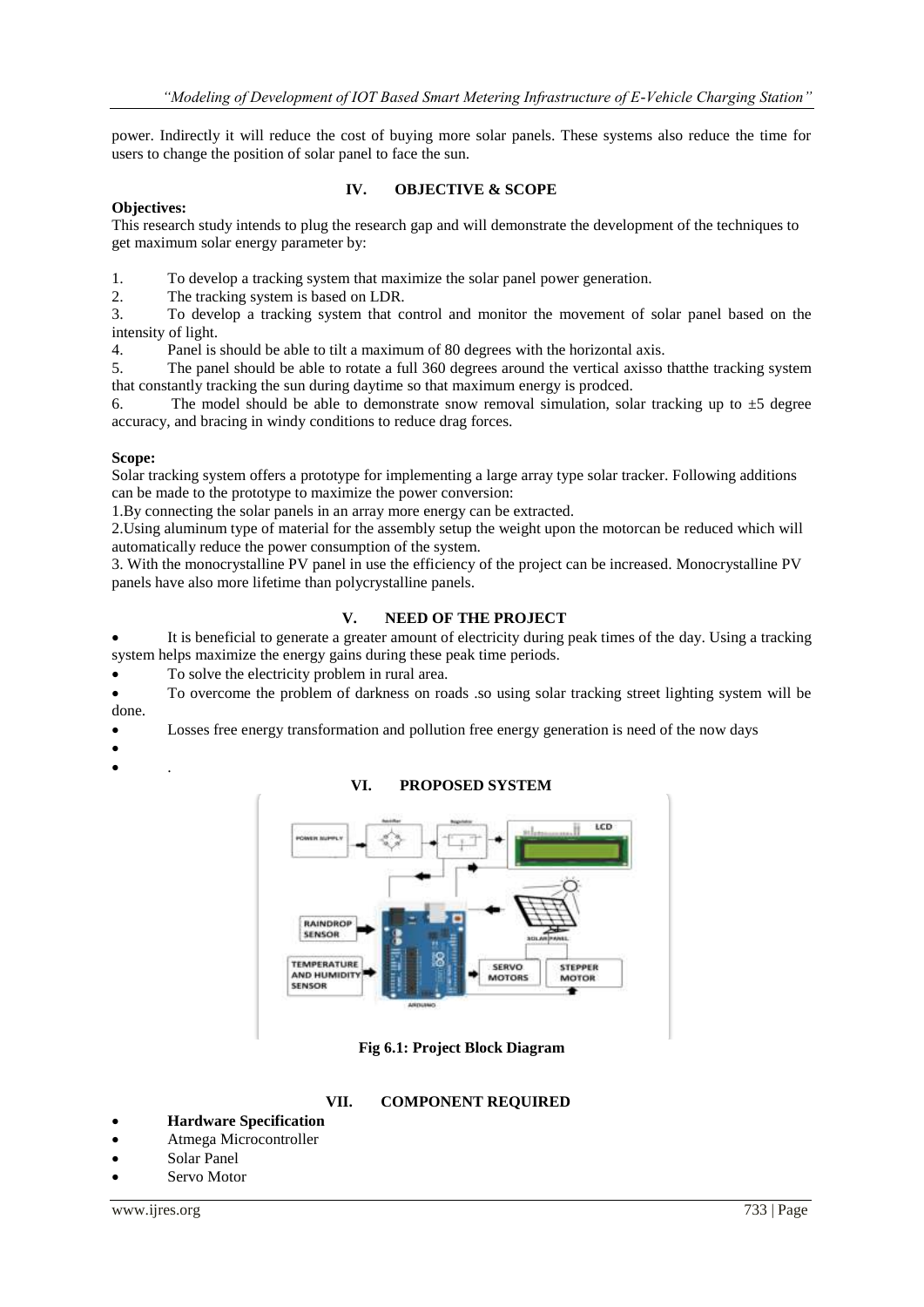- DC Motor
- Rain Sensor
- Humidity Sensor
- Temperature Sensor
- Resistor
- Capacitors
- **•** Transistors
- Cables and Connectors
- Diodes
- PCB and Breadboards
- LED
- Transformer/Adapter
- Push Buttons
- Switch
- IC
- IC Sockets
- $\bullet$

#### **VIII. WORKING**

The proposed tracking system does tracking of sunlight more effectively by providing PV panel rotation in two different axis. In dual-axis tracking system optimum power is achieved by tracking the sun in four directions. In this way we can capture more sun rays. Movement in two axis is explained with the help of figure which is explaining basic idea behind dual axis tracking. The dual-axis solar tracker follows the angular height position of the sun in the sky in addition to following the sun's east-west movement. The dual-axis working is similar to single axis but it captures the solar energy more effectively by rotating in the horizontal

as well as the vertical axis.. The tracker model is composed of four LDR sensors, two stepper motors and PIC microcontroller. One set of sensors and one motor is used to tilt the tracker in sun's east - west direction and the other set of sensors and the other motor which is fixed at the bottom of the tracker is used to tilt the tracker in the sun's north-south direction. The stepper motors are basically performing function of sun tracking. Upper panel holder stepper motor tracks the sun linearly and base stepper motor tracks the parabolic displacement of sun. These stepper motors and sensors are interfaced with a microcontroller which is controlling

stepper motors on the basis of sensor's input. LDR sensors sense the light and sends signal to microcontroller. Microcontroller is doing comparison of signals received from LDR sensors and on the basis of stronger signal it is deciding rotation direction of stepper motors. Dual Axis tracker control is explained with the help of block diagram shown in figure . The bock diagram is showing that LDR sensors after sensing the light forward the signal to Microcontroller. Microcontroller isintelligent device which is taking actions on the basis of sensor input and activating the motor driver's circuitaccordingly. Now suppose if sunchanges it location and moves from east to west, it will cause light intensity to be different on one sensor as compared to other one. On the basis of lightintensity difference on sensors, controller activates driver circuits and moves stepper motors to new positions where light falling on sensor pairs is same. The same process will keep on with change in sun's location in the sky. As a result this proposed model is able to capture more sun rays andsystem's solar energy conversion capability is greatly enhanced. Controller is performing signal comparison and is the main deciding element. Control algorithm for controller is shown in figure. Algorithm starts with taking data from sensors. Sensors output is analogue which is converter to digital signals. This task is performed using analogue to digital converter (ADC). Digitized signals are forwarded to microcontroller. After collecting digitized signals, it decides about the movement direction and step angle of stepper motors. Controller algorithm is showing that microcontroller drives stepper motors only if sensor light sensing is not equal to each other and if sensor signals are equal. It goes to start of algorithm. This process is repeated until light falling on sensor pairs is equal and PV panel is adjusted in a position for optimum power.

The voltage generated by solar panel is varying and needs to be regulated. A regulator can be used after the solar panel which may regulate the voltage coming from solar panel. Tracker circuitry requires power supply for its working and for this purpose supply is provided by generated solar energy. There is no need to provide external power supply which makes our system economical and cost effective too. The purposed model can also used as a standalone system by introducing battery storage and proper control of storage system. Battery storage is controlled on the basis of generated voltage. Charging and discharging events for storage are decided on the basis of generated voltage.